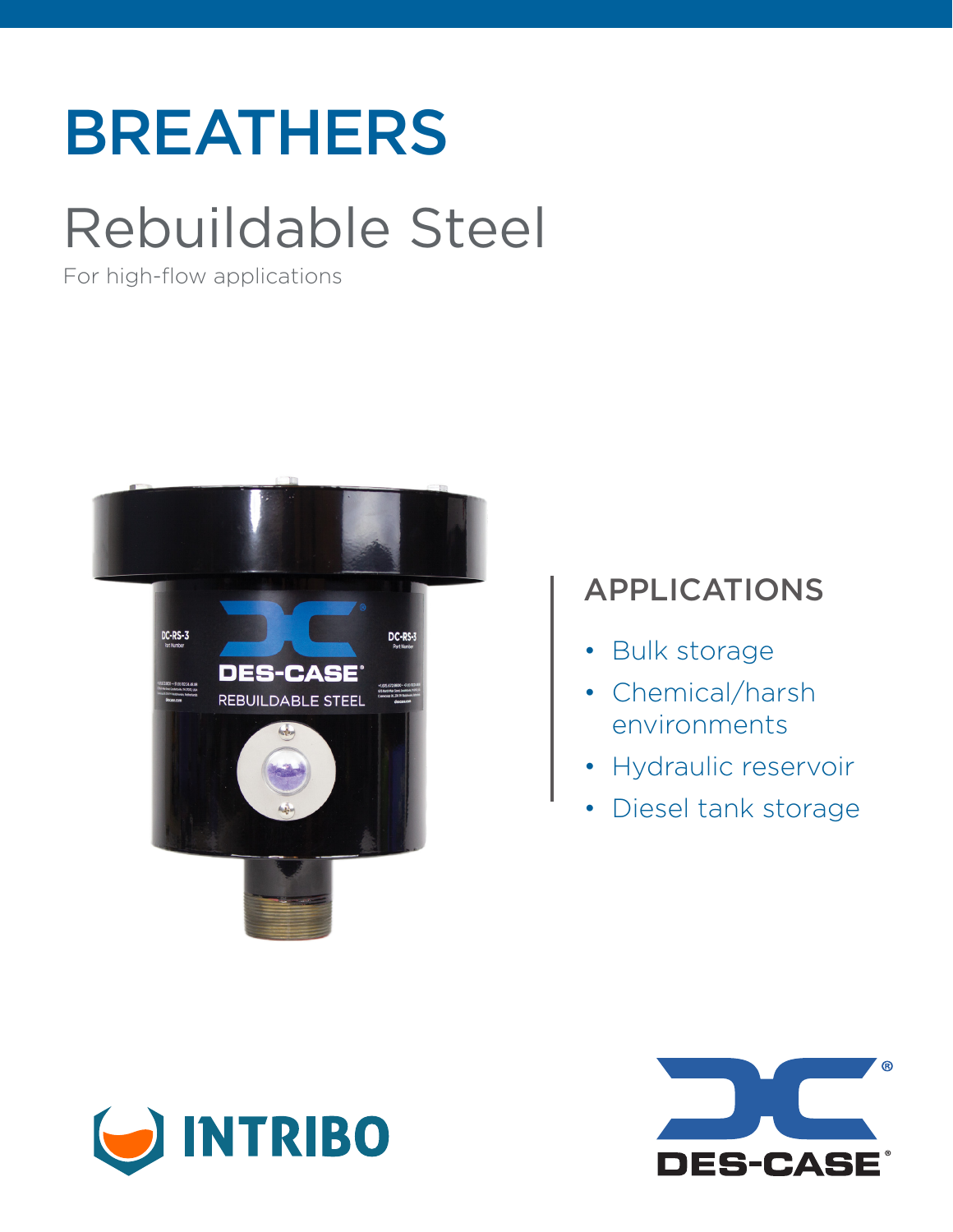# Overview

## Rebuildable Steel:

The Highlights

- Carbon or stainless steel housing
- Easy-to-replace desiccant bags remove moisture from incoming air
- Replaceable filter removes particles to 1-micron absolute (ß<sub>1</sub>≥1000)
- Eliminates rust-forming condensation
- Prevents sludge deposits and water-contaminated fluid
- Reduces wear and tear on equipment, prolongs life

### How It Works

This breather unit replaces the standard dust cap or OEM breather cap on equipment. As air is drawn into equipment through the breather, the pleated filter element removes solid particulate while the desiccant extracts moisture.

While in service or during shutdown, the desiccant beads attract moisture from inside the equipment reservoir, actively drying the equipment.

### Customization of Materials

Steel Housings: Carbon Steel\* 304 Stainless Steel

316 Stainless Steel

#### Media:

Silica Gel\* Activated Carbon Molecular Sieve Activated Alumina Gasket/Seal Material:

Buna-N\* Viton® EPDM SBR Rubber

#### Filter Material:

Microglass\* Polyurethane Filter Plastisol Filter

| Product<br>Specs.                         | DC-<br>$RS-3$                                                                                                         | DC-<br>$RS-5$   | DC-<br>$RS-9$         | DC-<br><b>RS-15</b>                 | DC-<br><b>RS-25</b>           | DC-<br><b>RS-50</b>                       | DC-<br><b>RS-75</b>   | DC-<br><b>RS-100</b>        | DC-<br><b>RS-150</b>         | DC-<br><b>RS-200</b> |
|-------------------------------------------|-----------------------------------------------------------------------------------------------------------------------|-----------------|-----------------------|-------------------------------------|-------------------------------|-------------------------------------------|-----------------------|-----------------------------|------------------------------|----------------------|
| Height<br>(in/cm)                         | 11.5/29.2                                                                                                             | 13.75/34.9      | 18.25/45.4            | 19.25/48.9                          | 22.5/57.1                     | 31.25/79.4                                | 39.75/101             | 31/78.7                     | 36.75/93.3                   | 42.75/106.6          |
| Width<br>(in/cm)                          | 10.1/25.7                                                                                                             | 10.1/25.7       | 10.1/25.7             | 15.5/39.4                           | 15.5/39.4                     | 15.5/39.4                                 | 15.5/39.4             | 23.5/59.7                   | 23.5/59.7                    | 23.5/59.7            |
| Approx. Dry<br>Weight<br>(lbs/kg)         | 16/7.26                                                                                                               | 20/9.07         | 27/12.25              | 49/22.23                            | 64/29.03                      | 100/45.36                                 | 144/65.32             | 190/86.18                   | 253/114.76                   | 315/142.88           |
| Amnt. of<br>Desiccant<br>(lbs/kg)         | 3/1.36                                                                                                                | 5/2.27          | 9/4.08                | 15/6.80                             | 25/11.34                      | 50/22.68                                  | 75/34.02              | 100/45.36                   | 150/68.04                    | 200/90.72            |
| Max.<br>Adsorption<br>Capacity<br>(gal/L) | 0.14/0.54                                                                                                             | 0.24/0.9        | 0.43/1.62             | 0.71/2.7                            | 1.19/4.5                      | 2.38/9                                    | 3.57/13.5             | 4.75/18                     | 7.13/27                      | 9.51/36              |
| Max. Air Flow<br>Rate                     | 85@<br>0.5psid                                                                                                        | 85@<br>0.5psid  | $80\omega$<br>0.5psid | $205 \, \textcircled{a}$<br>0.5psid | $140$ @<br>0.5psid            | $115 \text{ } \textcircled{a}$<br>0.5psid | $80\omega$<br>0.5psid | $270 \text{ } @$<br>0.5psid | $250 \, \text{°}$<br>0.5psid | $240$ @<br>0.5psid   |
| Operating<br>Temp.                        | -20-220°F/-29-104°F                                                                                                   |                 |                       |                                     |                               |                                           |                       |                             |                              |                      |
| Connection<br>Size                        | 2 <sup>n</sup>                                                                                                        | 2 <sup>''</sup> | 2 <sup>n</sup>        | $\overline{5}$ "                    | $\mathfrak{Z}^{\prime\prime}$ | $\mathfrak{Z}^{\prime\prime}$             | $\overline{5}$ "      | 4"                          | 4 <sup>''</sup>              | 4 <sup>''</sup>      |
| Body                                      | Carbon steel, Polyurethane, Polypropylene, Microglass, Polycarbonate, Nomex, Buna-N (silica gel as hydrophilic agent) |                 |                       |                                     |                               |                                           |                       |                             |                              |                      |

#### Material

\*Desiccant weight may vary up to 0.5lbs for easy handling.

## Product Specs. The standard Component standard Component